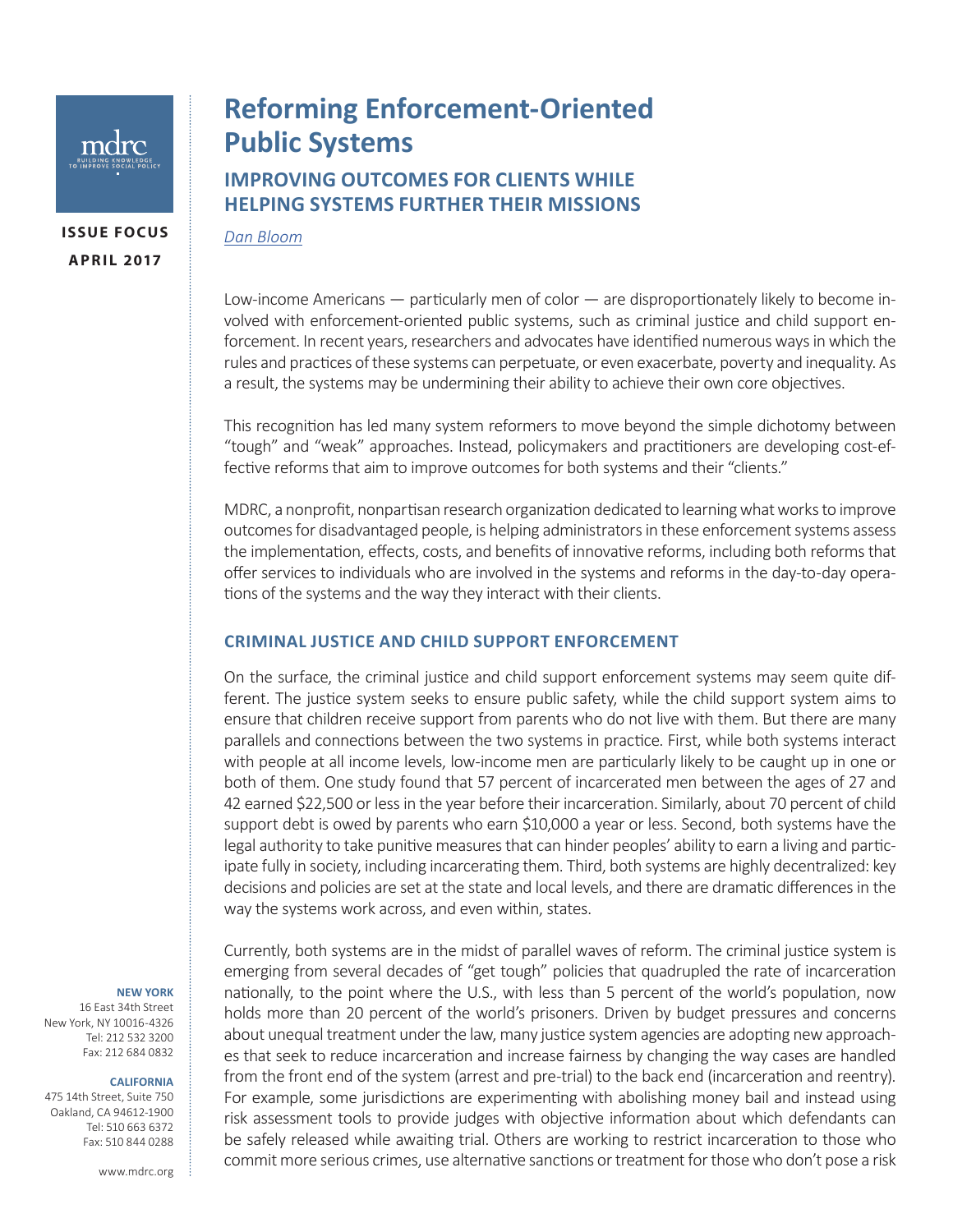to public safety, and offer services designed to reduce recidivism among people who are released from jail or prison.

The child support system has become increasingly adept at locating and collecting child support from noncustodial parents who work steadily in the formal economy, usually by withholding money directly from their paychecks. But the system still struggles to deal with noncustodial parents who are chronically unemployed or underemployed and unable to meet their support obligations. These parents may face child support orders that are beyond their means, and the system may respond punitively when they do not pay — by suspending their drivers' licenses, holding them in contempt of court, or even jailing them. Prompted in part by a [Supreme Court decision](https://www.supremecourt.gov/opinions/10pdf/10-10.pdf) that required states to provide safeguards to ensure that they do not incarcerate parents who lack the means to pay support, states are experimenting with new ways to respond to noncompliance. For example, [some](http://www.ncsea.org/)  [states](http://www.ncsea.org/) are working harder to understand nonpaying noncustodial parents' economic circumstances, ensure that child support orders reflect the parent's ability to pay, and provide employment services to parents who are out of work.

## **TESTING SYSTEM REFORMS AND SERVICES FOR CLIENTS**

MDRC has a long history of conducting research in both the criminal justice and child support systems. Most of MDRC's past [justice](http://www.mdrc.org/issue/criminal-and-juvenile-justice) and [child support projects](http://www.mdrc.org/issue/focus/child-support) have tested particular packages of services or supports that were offered to people involved in the systems to help them find jobs or achieve other positive outcomes. The simple fact that the systems funded these services or referred people to them illustrates that state and local officials were adopting a broader vision of how to achieve their core missions. Providing access to services to address clients' underlying challenges has become part of the standard operating procedures of these systems in many places.

In recent years, MDRC has begun to delve into the inner workings of the systems, studying how they respond to their clients. For example, a Demonstration Field Experiment, funded by the National Institute of Justice, is studying the implementation of a new model designed to change the day-today practices of parole officers in their supervision of clients recently released from prison. In the [Behavioral Interventions in Child Support Services \(BICS\)](http://www.mdrc.org/project/behavioral-interventions-child-support-services-bics-project#overview) project, funded by the federal Office of Child Support Enforcement (OCSE), a team led by MDRC is working with eight states to develop and test new child support procedures that are informed by principles of behavioral economics.

Newer projects are continuing this trend. MDRC is leading an [evaluation of New York City's pre-trial](http://www.mdrc.org/project/process-and-impact-evaluation-new-york-city-s-pretrial-supervised-release-program#overview)  [Supervised Release program](http://www.mdrc.org/project/process-and-impact-evaluation-new-york-city-s-pretrial-supervised-release-program#overview), which offers a new alternative for judges who are deciding how to handle cases while defendants are awaiting trial. A key goal is to reduce the number of people who are held in jail because they cannot afford to post bail (up to 45,000 people per year in New York City). Jail is often the first step toward further justice involvement. MDRC is also studying risk-based decision making tools designed to provide courts with reliable and objective data to inform decisions about whether individual defendants can be safely released pre-trial.

In the child support realm, MDRC is leading the [Procedural Justice Informed Alternatives to Con](http://www.mdrc.org/project/procedural-justice-informed-alternatives-contempt#overview)[tempt \(PJAC\) project\[JH8\]](http://www.mdrc.org/project/procedural-justice-informed-alternatives-contempt#overview), sponsored by OCSE, which is testing new system approaches for cases where the noncustodial parent is not paying support and normal enforcement measures have been ineffective. A key goal is to reduce the number of low-income parents who are held in contempt of court and potentially incarcerated.

In all of these studies, MDRC is assessing how the reforms affect both system goals and the well-being of individual clients. For example, justice-related projects measure whether individuals are in